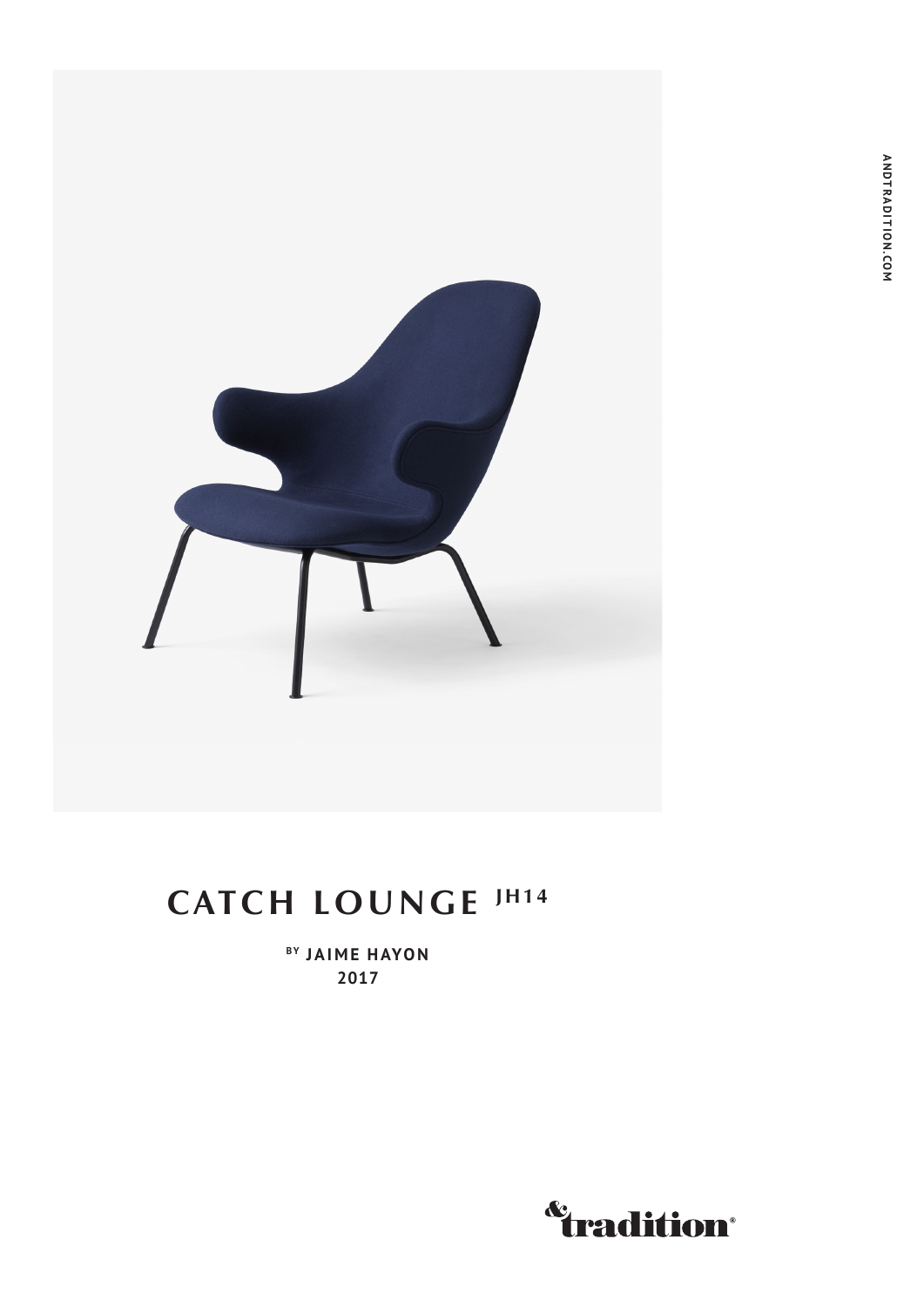## **CATCH LOUNGE JH14**

**BY JAIME HAYON 2017**

**With its outstretched arms like a friend ready to greet you with a warm, welcoming hug, the Catch Lounge Chair builds on Hayon's penchant for humour and personification. At the same time, it introduces a higher back and elongated seat in a singular shell supported by a metal armature. The result is a leisure chair that's angled back just a bit – so you can sit down, relax and, as the name implies - lounge.** 

**"The more we work with Hayon, the more we appreciate his ability to bring humanity and warmth to all his concepts," says &tradition Brand Director Martin Kornbek Hansen. "Historically, classic lounge chairs had a somewhat aloof aspect to them. However Hayon has managed to make the Catch Lounge Chair more personal and inclusive, setting the scene for a more intimate atmosphere and conversation. Which coincides with our Danish idea of cosy. Something we call hyggeligt."**

**As Hayon sees it, "A lounge chair should be inviting to look at. In a way, it should be almost irresistible. Meaning you can't help but sit back, get comfortable and have a chat. That's what I wanted to achieve. With the added element of the two arms, like a friend, happy to welcome you."**



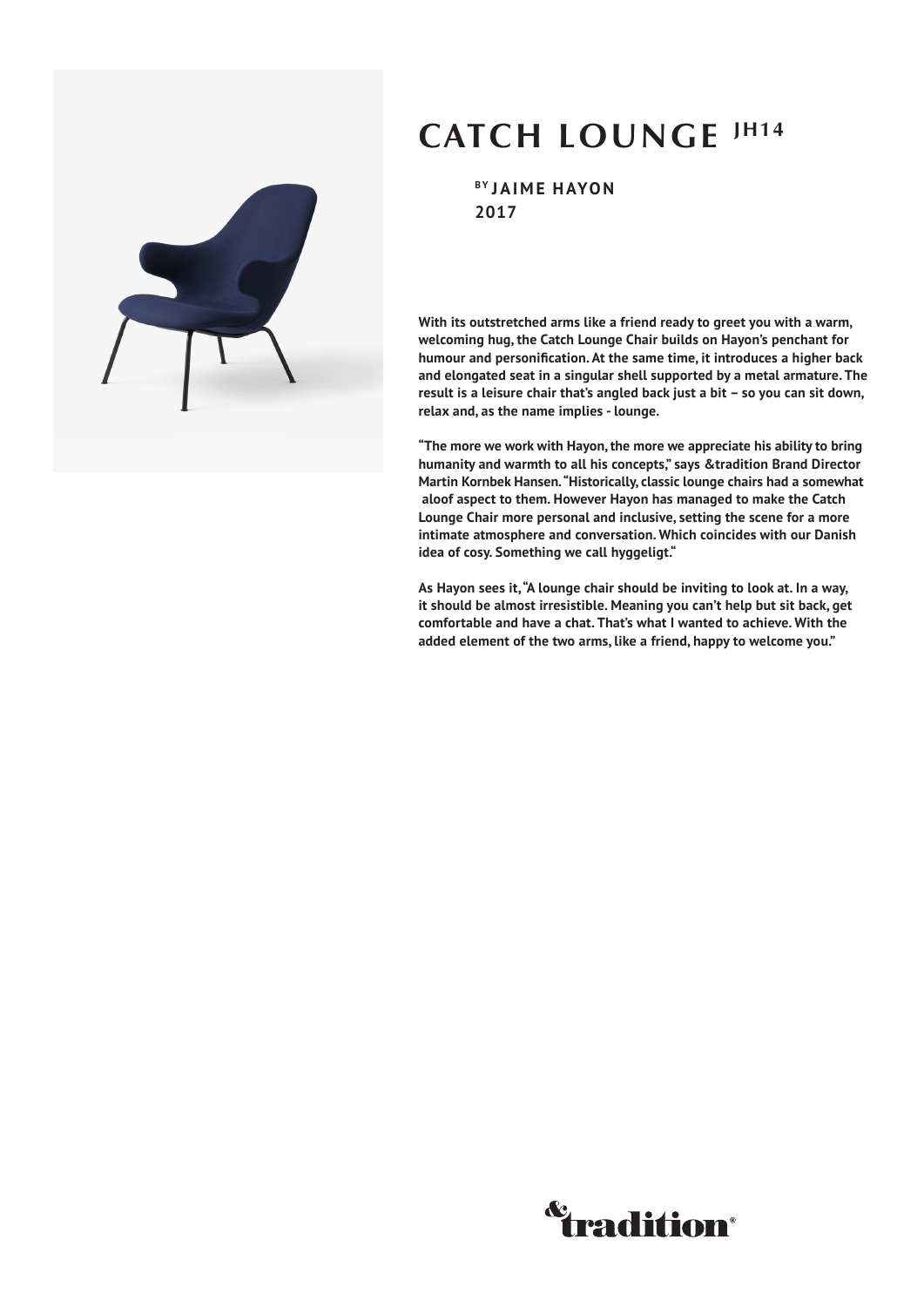



82cm / 32.3in



92cm / 36.2in

## **CATCH LOUNGE JH14**

**BY JAIME HAYON 2017**

| Product category                                  | Lounge chair with armrest                                                                                                                                      |
|---------------------------------------------------|----------------------------------------------------------------------------------------------------------------------------------------------------------------|
| <b>Production Process</b>                         | The Catch lounger is made from a molded PU foam core<br>covered in soft CMHR foam for superior comfort. The<br>base is made from Ø20mm steel tubes.            |
| <b>Environment</b>                                | Indoor                                                                                                                                                         |
| <b>Material</b>                                   | Molded PU foam, CMHR foam, steel tube base, fabric or<br>leather upholstery.                                                                                   |
| Dimensions (cm/in)                                | H: 86cm/33.9in, W: 82cm/32.3in, D: 92cm/36.2in.<br>Armrest height: 58cm/22.8in. Seat height: 36cm/14.2in.                                                      |
| Weight (kg)                                       | 13 <sub>kq</sub>                                                                                                                                               |
| <b>Base finishes and gliders</b>                  | Satin matt warm black powder coating (RAL 8022).<br>The base is fitted with felt gliders as standard.                                                          |
| <b>COM - Material Consumption</b>                 | Fabric usage; 3 meters based on 140cm roll.<br>Leather usage; 6 square meters.<br>COM must be approved by & tradition to ensure<br>suitability for upholstery. |
| Strength, Durability and<br><b>Safety Testing</b> | The Catch lounger is tested for strength, durability<br>and safety according to EN 16139 Level 1 - General<br>contract use.                                    |
| <b>Cleaning Instructions</b>                      | Please download our Material Cleaning Instructions<br>through www.andtradition.com                                                                             |
| Package Dimensions (cm/in)                        | H: 90cm/35.4in, W: 84cm/33in, D: 94cm/37in.                                                                                                                    |

*<u><b><u>Cradition</u>*</u>